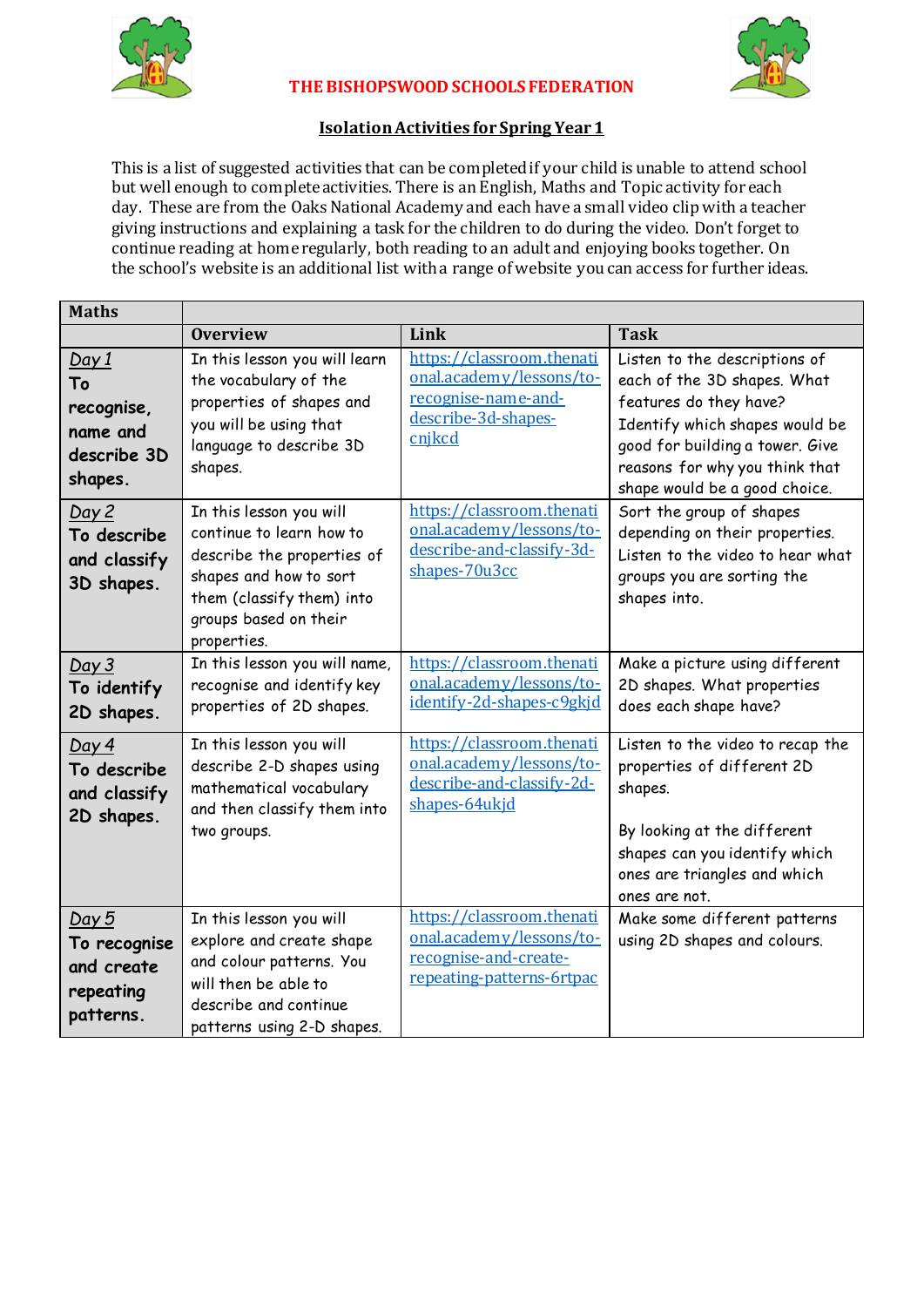| <b>English</b>                                                        |                                                                                                                   |                                                                                                                |                                                                                                                                                       |
|-----------------------------------------------------------------------|-------------------------------------------------------------------------------------------------------------------|----------------------------------------------------------------------------------------------------------------|-------------------------------------------------------------------------------------------------------------------------------------------------------|
|                                                                       | <b>Overview</b>                                                                                                   | Link                                                                                                           | <b>Task</b>                                                                                                                                           |
| Day 1<br><b>To listen and</b><br>reflect on a<br>story.               | In our first lesson of this<br>unit, we will listen to and<br>reflect on the story of<br>'The King and the Moon'. | https://classroom.thenatio<br>nal.academy/lessons/to-<br>listen-and-reflect-upon-a-<br>new-story-64ukje        | Listen to the story 'The King<br>and the Mood' and talk to an<br>adult about what your<br>favourite moment was.                                       |
| Day 2<br>To map the<br>story of 'The<br><b>Kind and the</b><br>Moon.' | In this lesson, we will be<br>mapping the story.                                                                  | https://classroom.thena<br>tional.academy/lessons<br>to-map-the-story-of-<br>the-king-and-the-moon-<br>cni36e  | Re-cap on the story of 'The<br>King and the Moon' and have a<br>go at creating a story map<br>which includes the different<br>parts of the story.     |
| Day 3<br>To step the<br>story.                                        | In this lesson, we will be<br>stepping out the story and<br>using the word 'because'.                             | https://classroom.thena<br>tional.academy/lessons<br>to-step-the-story-of-<br>the-king-and-the-moon-<br>chipcr | Look at the story map you<br>created yesterday for 'The<br>King and Moon.' Can you add<br>actions to each part and act<br>it out?                     |
| Day 4<br>To draw and<br>describe<br>characters.                       | In this lesson, we will be<br>drawing characters from<br>the story and using<br>adjectives to describe<br>them.   | No video link needed.                                                                                          | Choose the King or the<br>monkey from the story to<br>draw. What do you think they<br>might look like? Add labels to<br>describe what they look like. |
| Day 5<br>To write<br>sentences to<br>retell the story.                | In this lesson, we will be<br>writing sentences to retell<br>what has happened in the<br>story.                   | No video link needed.                                                                                          | Look at your story map. What<br>was your favourite part of<br>the story? Write some<br>sentences to describe what<br>happened in that part.           |